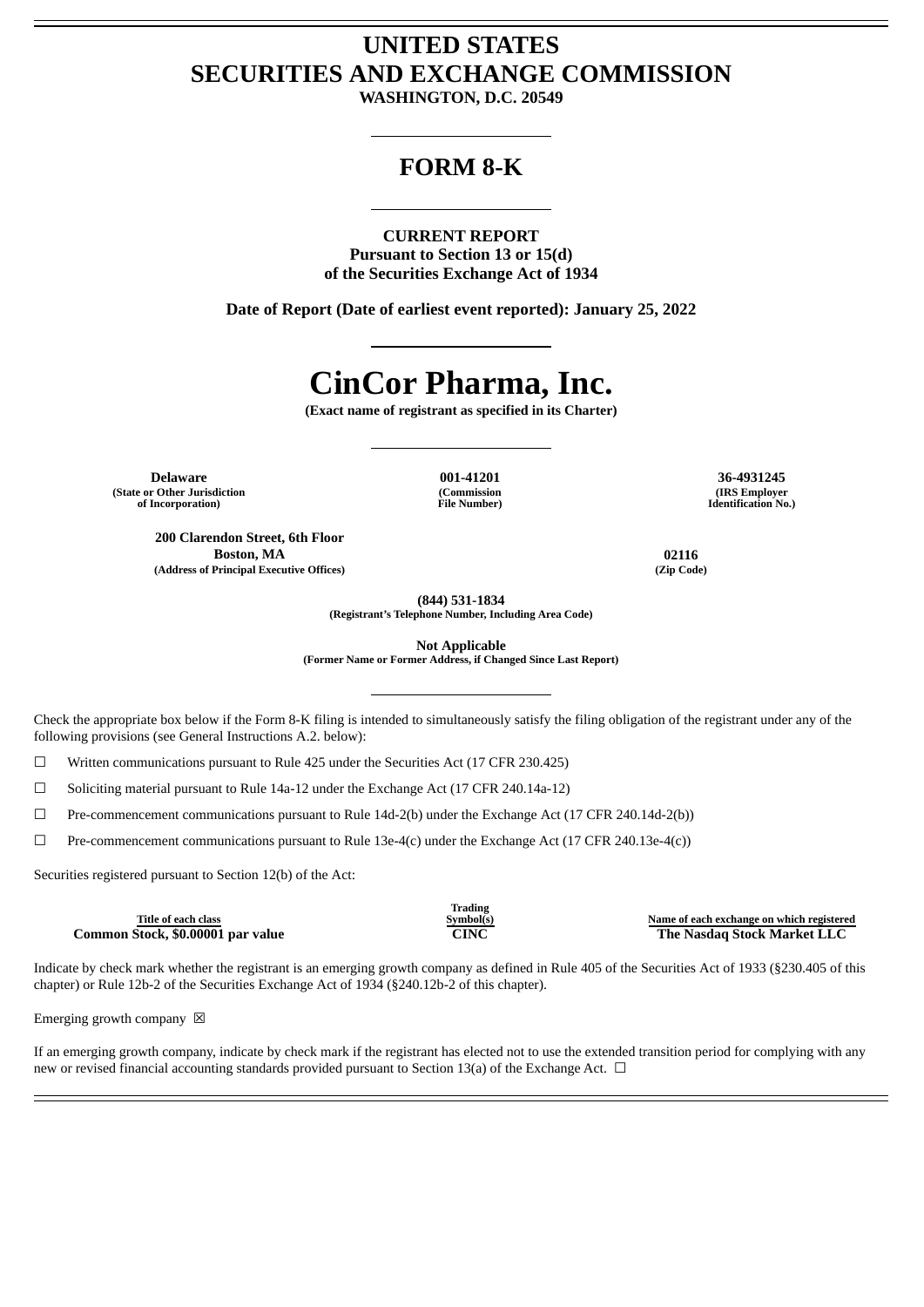#### Item 5.02. Departure of Directors or Certain Officers; Election of Directors; Appointment of Certain Officers; Compensatory Arrangements of **Certain Officers.**

(f) On December 17, 2021, CinCor Pharma, Inc. (the "*Company*") filed a Registration Statement on Form S-1 (File No.: 333-261738) with the Securities and Exchange Commission, which was subsequently amended (the "*Registration Statement*"). Pursuant to Instruction 1 to Item 402(c)(2)(iv) of Regulation S-K, the Company omitted from the Summary Compensation Table included in the Registration Statement final annual, performancebased bonus amounts payable to the Company's named executive officers with respect to performance during the Company's fiscal year ended December 31, 2021 (the "*FY 2021 Annual Incentive Bonuses*") because the FY 2021 Annual Incentive Bonuses had not yet been determined at the time the Registration Statement was filed.

On January 25, 2022, the Board of Directors of the Company (the "*Board*"), upon recommendation by the Compensation Committee (the "*Committee*") of the Board, confirmed and approved the FY 2021 Annual Incentive Bonuses for Marc de Garidel, the Company's Chief Executive Officer, Mary Theresa Coelho, M.B.A., the Company's Executive Vice President, Chief Financial Officer and Chief Business Development Officer, and Mason Freeman, M.D., the Company's Executive Vice President, Clinical Development. In accordance with Item 5.02(f) of Form 8-K, the Company is providing a revised Summary Compensation Table, which includes the FY 2021 Annual Incentive Bonuses and revised total compensation figures for the Company's fiscal year ended December 31, 2021 for each of the foregoing named executive officers. No other amounts have changed and are qualified in their entirety by reference to the full text of the Summary Compensation Table in the section titled "Executive Compensation-Summary Compensation Table" in the Registration Statement, which is incorporated herein by reference. A narrative of the Summary Compensation Table is set forth in the section titled "Executive Compensation-Narrative to the Summary Compensation Table" in the Registration Statement, which is incorporated herein by reference.

The "Non-Equity Incentive Plan Compensation" column of the following table sets forth the amounts of the FY 2021 Annual Incentive Bonuses approved by the Board for each of the named executive officers set forth below:

### **2021 Summary Compensation Table**

The following table sets forth information concerning the compensation of the Company's named executive officers who were eligible to receive FY 2021 Annual Incentive Bonuses for the fiscal year ended December 31, 2021.

| Name and Principal Position                           | Year | Salary<br>$($ \$ $)(1)$ | <b>Bonus</b><br>(S) | Option<br>Awards<br>(5) | Non-Equity<br><b>Incentive Plan</b><br>Compensation<br>(S) | All Other<br>Compensation<br>(\$) | Total $($ ) |
|-------------------------------------------------------|------|-------------------------|---------------------|-------------------------|------------------------------------------------------------|-----------------------------------|-------------|
| Marc de Garidel                                       |      |                         |                     |                         |                                                            |                                   |             |
| Chief Executive Officer                               | 2021 | 250,000                 |                     | 8,807,859               | 256,507(2)                                                 | 30,355                            | 9,344,721   |
| Mary Theresa Coelho, M.B.A.                           |      |                         |                     |                         |                                                            |                                   |             |
| Executive Vice President, Chief Financial Officer and |      |                         |                     |                         |                                                            |                                   |             |
| Chief Business Development Officer                    | 2021 | 70.385                  | 50,000              | 2.697.244               | 147,637(3)                                                 | 16,165                            | 2,981,431   |
| Mason Freeman, M.D.                                   |      |                         |                     |                         |                                                            |                                   |             |
| Executive Vice President, Clinical Development        | 2021 | 80,000                  |                     | 1,783,119               | 91,562(4)                                                  | 2,000                             | 1,956,681   |
|                                                       |      |                         |                     |                         |                                                            |                                   |             |

(1) Salary amounts represent actual amounts paid during 2021. See the section titled "Executive Compensation-Narrative to the Summary Compensation Table" in the Registration Statement, which is incorporated herein by reference.

(2) Represents (i) Mr. de Garidel's fiscal 2021 performance-based cash bonus (pro-rated for the portion of fiscal 2021 in which Mr. de Garidel was employed by the Company) in the amount of \$131,507, and (ii) a fiscal 2021 discretionary bonus for Mr. de Garidel's extraordinary performance in connection with the Company's initial public offering in the amount of \$125,000.

(3) Represents (i) Ms. Coelho's fiscal 2021 performance-based cash bonus (pro-rated for the portion of fiscal 2021 in which Ms. Coelho was employed by the Company) in the amount of \$35,137, and (ii) a fiscal 2021 discretionary bonus for Ms. Coelho's extraordinary performance in connection with the Company's initial public offering in the amount of \$112,500.

(4) Represents (i) Dr. Freeman's fiscal 2021 performance-based cash bonus (pro-rated for the portion of fiscal 2021 in which Dr. Freeman was employed by the Company) in the amount of \$31,562, and (ii) a fiscal 2021 discretionary bonus for Dr. Freeman's extraordinary performance in connection with the Company's initial public offering in the amount of \$60,000.